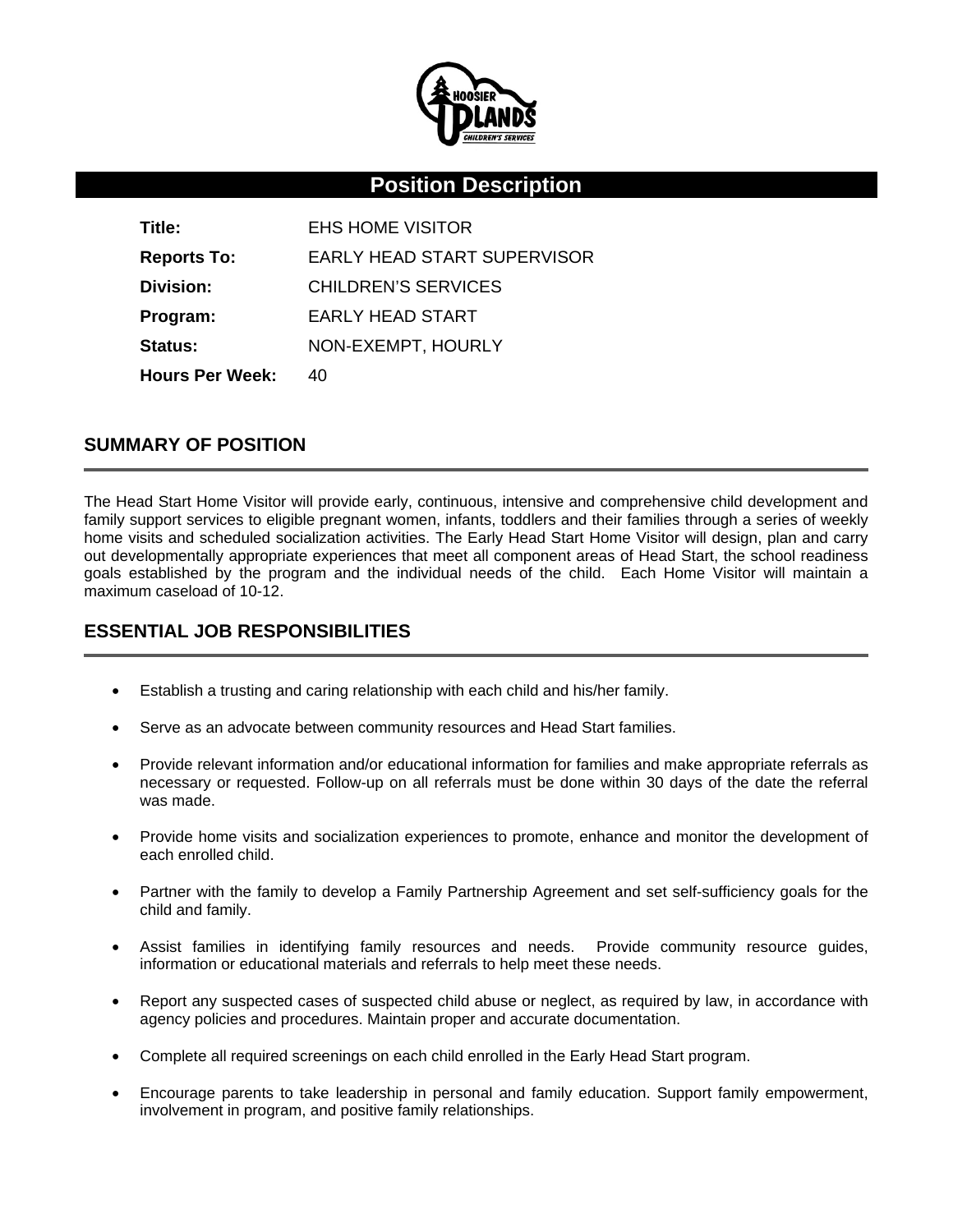- Assist the parent and/or caregiver in planning or implementing developmentally appropriate activities that enhance the physical, social, emotional, language and literacy, motor, and intellectual development of the infant or toddler. Continually adapt activities to keep pace with the development of the child.
- Work with First Steps service providers to assure all goals of the IFSP are met and outcomes maintained. Participate as a member of the multi-disciplinary team as appropriate.
- Encourage families to follow EPDST guidelines for health and dental care. Assist with service provision and follow-up as needed.
- Provide prenatal care coordination for pregnant women enrolled in the Early Head Start program.
- Promote family well-being between the child and parent or other caregivers.
- Partner with parents and families as they become lifelong educators by observing, guiding, promoting and participating in the everyday learning of their children at home, school and in their communities.
- Assist parents and families as they advance their own learning interest through education, training and other experiences that support their parenting, careers and life goals.
- Partner with parents and families as they support and advocate for their child's learning and development as they transition to new learning environments, including EHS to HS, EHS/HS to other early learning environments, and HS to Kindergarten.
- Assist parents and families as they form connections with peers and mentors in formal or informal social networks that are supportive and/or educational and that enhance social well-being and community life.
- Partner with parents to become advocates and leaders by participating in leadership development, decision-making, program policy development, or community and state organizing activities to improve children's development and learning experiences.
- Model appropriate discipline techniques and positive self-esteem building behaviors when working with the family.
- Include parents in planning and evaluating home visit and socialization activities.
- Complete all required paperwork accurately, thoroughly and in a timely manner.
- Participate in pre-service, in-service and other training opportunities as appropriate to the position.
- Meet monthly with the Early Head Start supervisor to share information, problems and concerns as well as discussing professional development opportunities and implementation.
- Create and adhere to career and position goals
- Assist with the recruitment of eligible children for the Head Start and Early Head Start program.
- Maintain confidentiality at all times.
- Contribute to the agency's full compliance with the Head Start Performance Standards and all written component plans. Help implement all objectives and policies.
- Assist with gathering and accurately documenting in-kind.
- Perform additional duties as deemed necessary by the Director of Children's Services.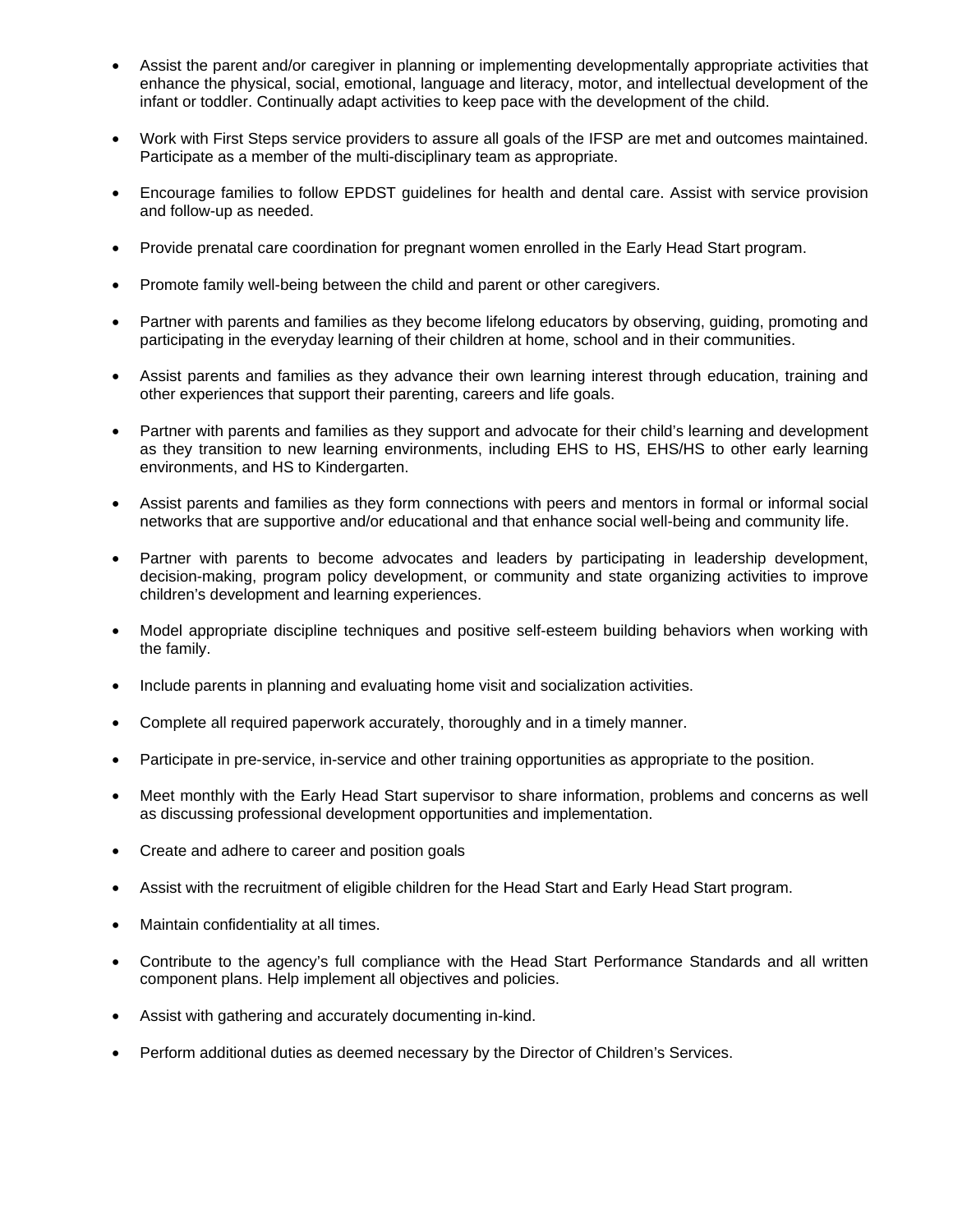- An Associate's Degree in Early Childhood Education (Pre K) or Child Development Associate credential (CDA) in infant and toddler or home visiting setting is preferred.
- Must have high school diploma or GED. A Child Development Associate credential (CDA) in infant and toddler or home visiting setting is required within one year of hire date as a home visitor.
- Must have knowledge and experience in child development, principles of child health, safety and nutrition, adult learning principles and family dynamics.
- Must have a valid Indiana Driver's License and proof of insurance. Must have a reliable personal vehicle available for use in business related travel.
- Must submit to a criminal history background check.
- Must obtain a physical within 30 days of hire and update every two years.

### **KNOWLEDGE, SKILLS AND ABILITIES**

- Frequent significant decision and problem solving abilities.
- Strong written and verbal communication skills.
- Intermediate to advanced computer skills, internet and e-mail.
- Good organizational skills with sensitivity to detail.
- Must be flexible and non-resistant to change.
- Ability to work as a team member collaborating with staff, parents and community resources.
- Ability to set and maintain professional boundaries with families.
- Ability to apply Early Childhood Development theory in activities, and adapt to the individual needs of children.
- Ability to respond appropriately to an emergency or a crisis situation.
- Must be able to understand, interpret and implement policies and procedures.
- Daily kneeling, stooping, bending and sitting on the floor to attend to children's needs.
- Occasional lifting up to 50 lbs.
- Must be available for overnight travel, evening and weekend work as required.
- Must be supportive of the missions of Hoosier Uplands Economic Development Corporation and the Children's Services Division.

#### **CONCLUSION**

This job description is intended to convey information essential to understanding the scope of the job and general nature and level of work performed by staff within this position. This job description is not intended to be an